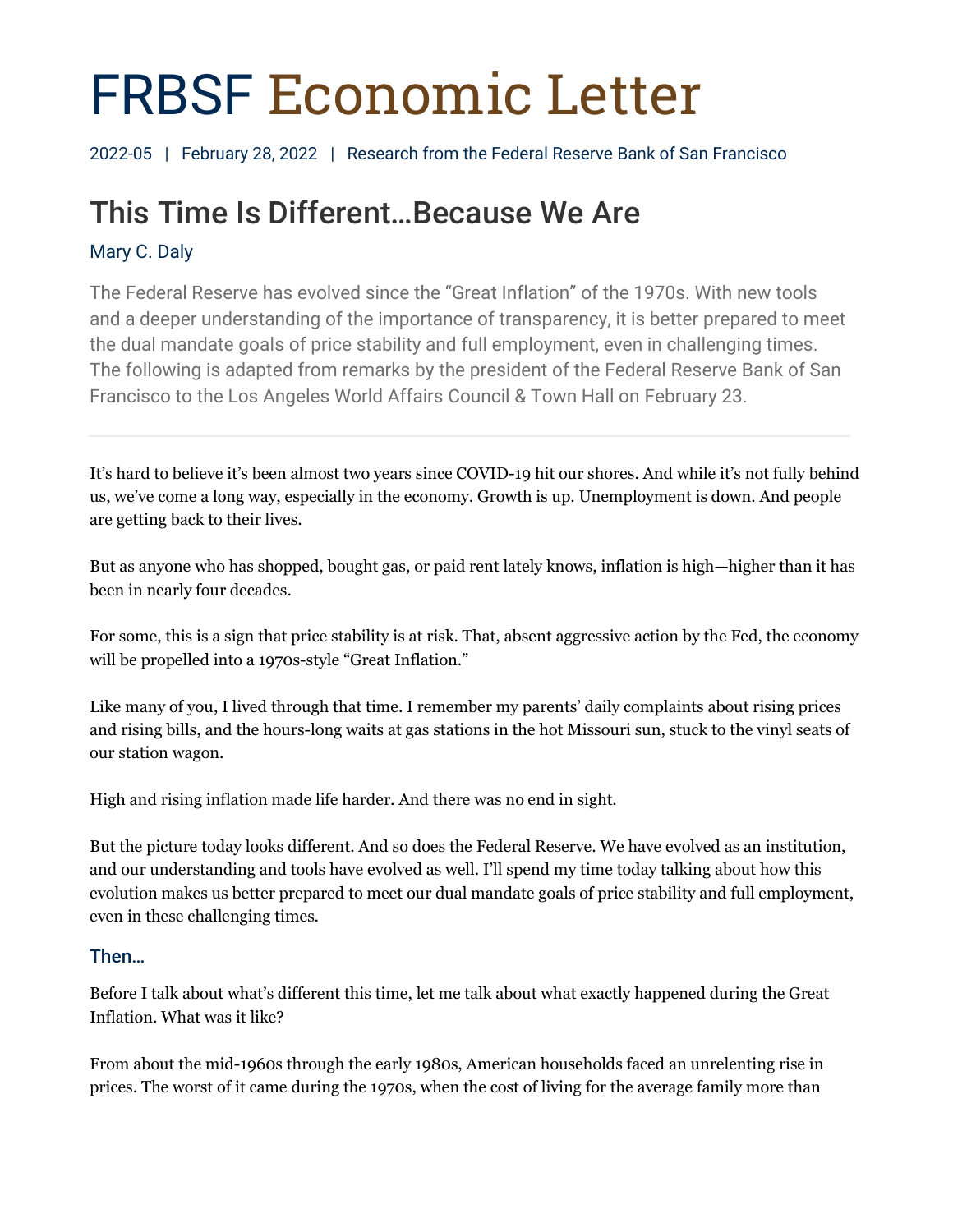doubled. This pace was three times faster than it had been the previous decade, based on the consumer price index (CPI). The stress in our nation was palpable. Businesses and families lost confidence, and many struggled simply to make ends meet.

People wondered how it had happened.

The answer, of course, is complicated. But I will focus on a few factors that I think are particularly relevant for today's discussion. (For an overview of research about the Great Inflation, see Lansing 2000 and Bryan 2013.)

The first has to do with fundamental economic changes and our inability back then to measure and understand them in real time.

For example, after decades of rapid postwar GDP growth, led by booming technological advancements and rising labor productivity, U.S. productivity growth had started to slow. This meant that the capacity of the economy to expand without spurring inflation was much more limited than it had been in previous decades (Basu and Fernald 2002).

At the same time, the labor market was changing. Young baby boomers were joining the labor force in large numbers and altering the age composition and the dynamics of the workforce. In particular, they were taking longer to find jobs and churning through more opportunities as they found their preferred path. This behavior, which is completely natural, increased the "steady-state" rate of unemployment, a benchmark policymakers used to judge how close the economy was to full employment and full capacity (Crump et al. 2019).

Looking back, it's clear that policymakers missed some critical shifts. Without the data, tools, and focus on real-time monitoring, they—and macro forecasters more broadly—expected the economy to behave as it had before, for inflation to fall as the economy and labor force grew (DeLong 1997 and Taylor 1997). These views, in part, kept the Fed from acting forcefully to offset rising inflation (Clarida, Galí, and Gertler 2000; Orphanides 2003; Primiceri 2006; Romer and Romer 2013; and, for the role of political pressures in the Fed's decision to keep policy accommodative, Weise 2012).

But the story doesn't end there. The Fed's policy misses were amplified and perpetuated by institutional factors and by its own communication strategy.

Let's start with institutional factors. At the time, there was a very tight link between price and wage inflation. Many employment contracts included automatic cost-of-living adjustments, or COLAs, which meant that when prices went up, wages soon followed (Ragan and Bratsberg 2000). Firms then passed on these increased labor costs to prices, and so it went, again and again, in a self-perpetuating upward inflation spiral.

When two oil price shocks created even higher inflation, prices and wages grew in near lockstep. And here is where the Fed's own communication practices exacerbated things.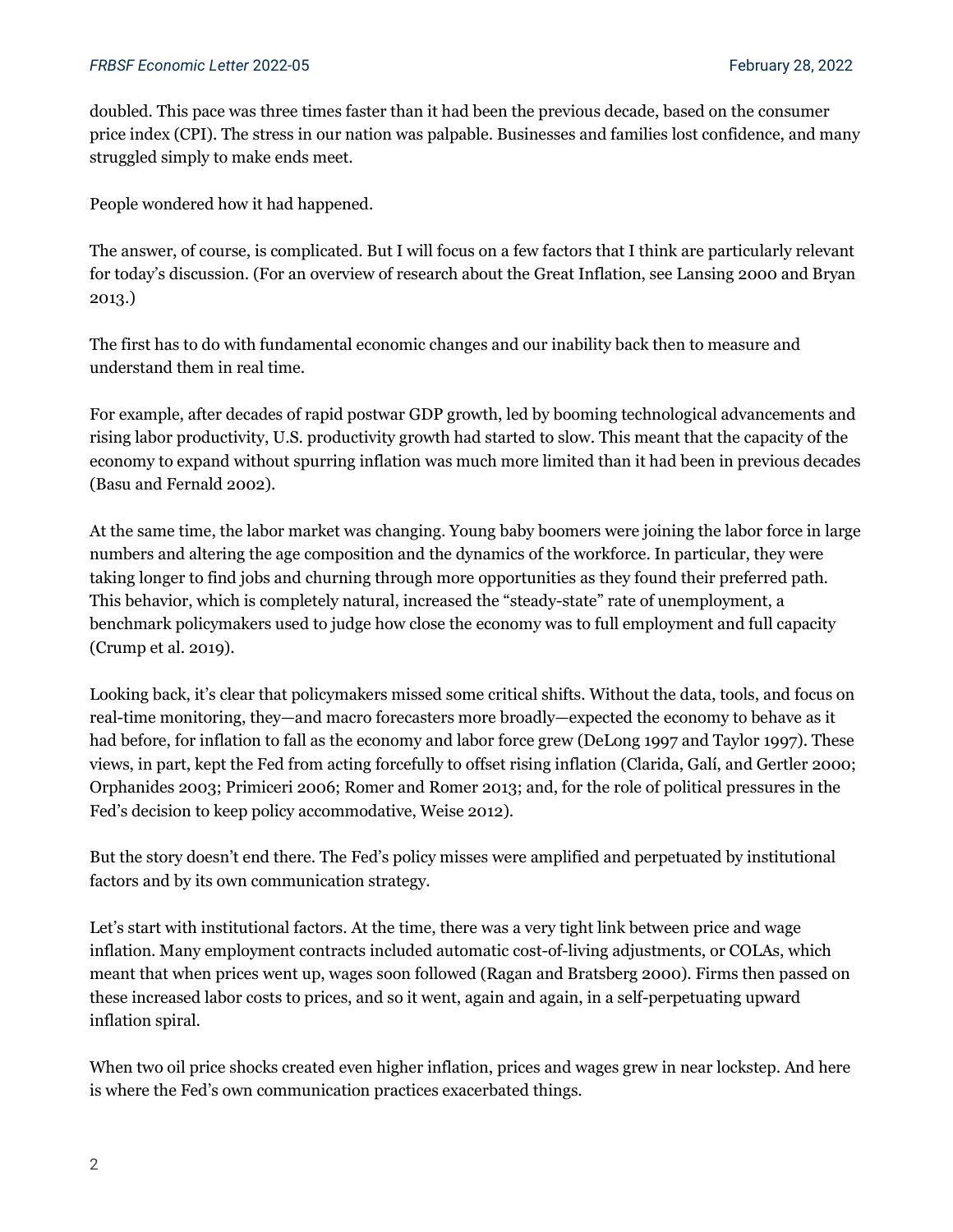The Fed and many central banks at the time held the view that transparency and communication were more costly than beneficial. Central bankers actively avoided sharing information, believing that such communications might constrain their ability to nimbly adjust policy, or even dilute its impact (Cukierman and Meltzer 1986, Bernanke 2007a).

Because of this, the Fed operated largely behind closed doors. The public became aware of Fed policy actions by watching how markets reacted following Federal Open Market Committee (FOMC) meetings.

And the main source of information that market participants, households, and businesses had about the Fed's commitment to price stability was what they could glean from incoming inflation data.

The result was predictable. And you can see it in Figure 1. The green and blue lines show two measures of actual inflation, and the red line shows inflation expectations.

Clearly, the more inflation rose, the more consumers and businesses expected it to rise. As inflation moved up, so did inflation expectations (Cogley and Sbordone 2008 and Lansing 2009). These expectations of future inflation were then built into wage and price contracts.





Note: Gray bars denote NBER recessions. Long-run inflation expectations from Blue Chip (1980–1991) and Survey of Professional Forecasters (1991–present), median expected inflation over the next 10 years. Sources: Williams (2006), Bureau of Economic Analysis, Bureau of Labor Statistics, Survey of Professional Forecasters, Blue Chip.

Before long, inflation dynamics and future inflation were deeply intertwined with inflation psychology. And with the Fed offering little guidance or reassurance that it would do something about it, the situation snowballed.

It wasn't until the Fed implemented a series of steep interest rate hikes that inflation finally started to recede.

#### …Now

Now inflation is high again and many are concerned that we could soon be facing another long and painful period, followed by another long and painful correction.

But that's not what I see. Let me explain.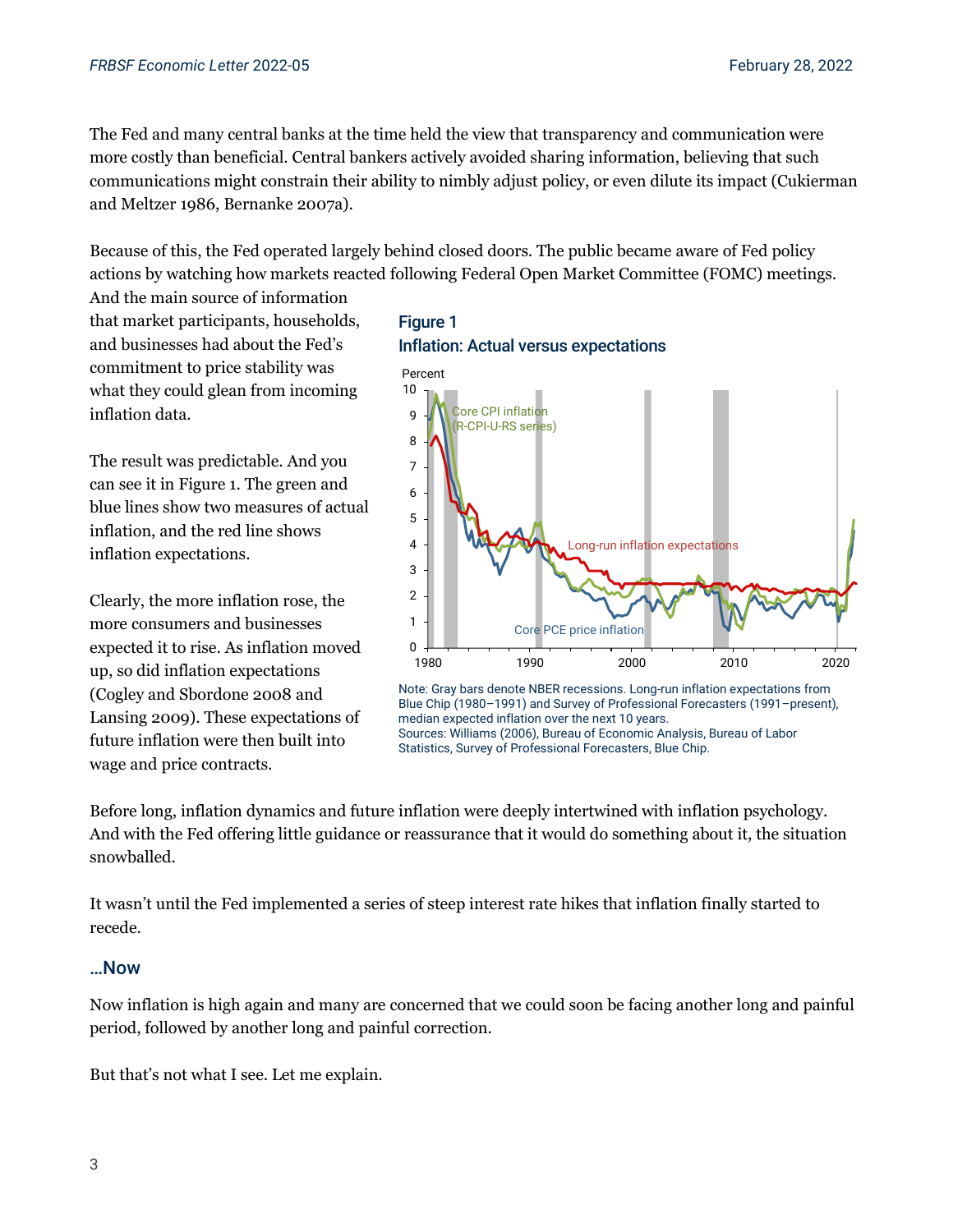You've heard many, including me, talk about how inflation itself is different this time. It's been pushed up by pandemic-related imbalances between policy-supported demand, which has remained robust, and COVID-disrupted supply, which has been slow to recover. Both of these factors should recede as the pandemic weakens its grip.

And the economy is also different. There are weaker links between wage and price inflation, greater global price competition, and a number of longer-term structural factors, including an aging population, that will continue to exert downward pressure on growth and inflation once the pandemic is behind us (Eichengreen 2015, Gordon 2015, and Laubach and Williams 2016).

But these are not the differences that matter most. The main reason I'm confident we are not heading for another 1970s-style Great Inflation is that the Federal Reserve is different. And I'm not referring to the people of the Fed, who clearly have changed, but to the practices and beliefs, which have changed even more.

One major evolution that separates today's Federal Reserve from the Fed of 50 years ago is a deep understanding that inflation expectations influence future inflation (Orphanides and Williams 2005 and Bernanke 2007b). If people expect inflation to persist, then it does (Gürkaynak, Levin, and Swanson 2010).

This understanding led the Fed, and economists more broadly, to a critical insight: in order to manage actual inflation, policymakers also have to manage inflation psychology, as former Fed Chair Paul Volcker (1979) observed at the time. The Fed has to enlist the help of households, businesses, and market participants in the job of fighting inflation, by communicating with them about its commitment to price stability and its plan to achieve it.

Acting on this insight required a radical transformation. The Fed had to break open its "black box" of decisionmaking and embrace transparency.

To understand the magnitude of this transformation, you have to recall that, for most of its history, the Fed was uncommunicative.

The first step in its communications "revolution," as Yellen (2012) called it, came in 1994, when the Fed began releasing post-FOMC meeting statements (see Figure 2). In the mid-2000s, the Fed went further, publishing the Summary of

#### Figure 2

#### Timeline: Federal Reserve's transparency highlights



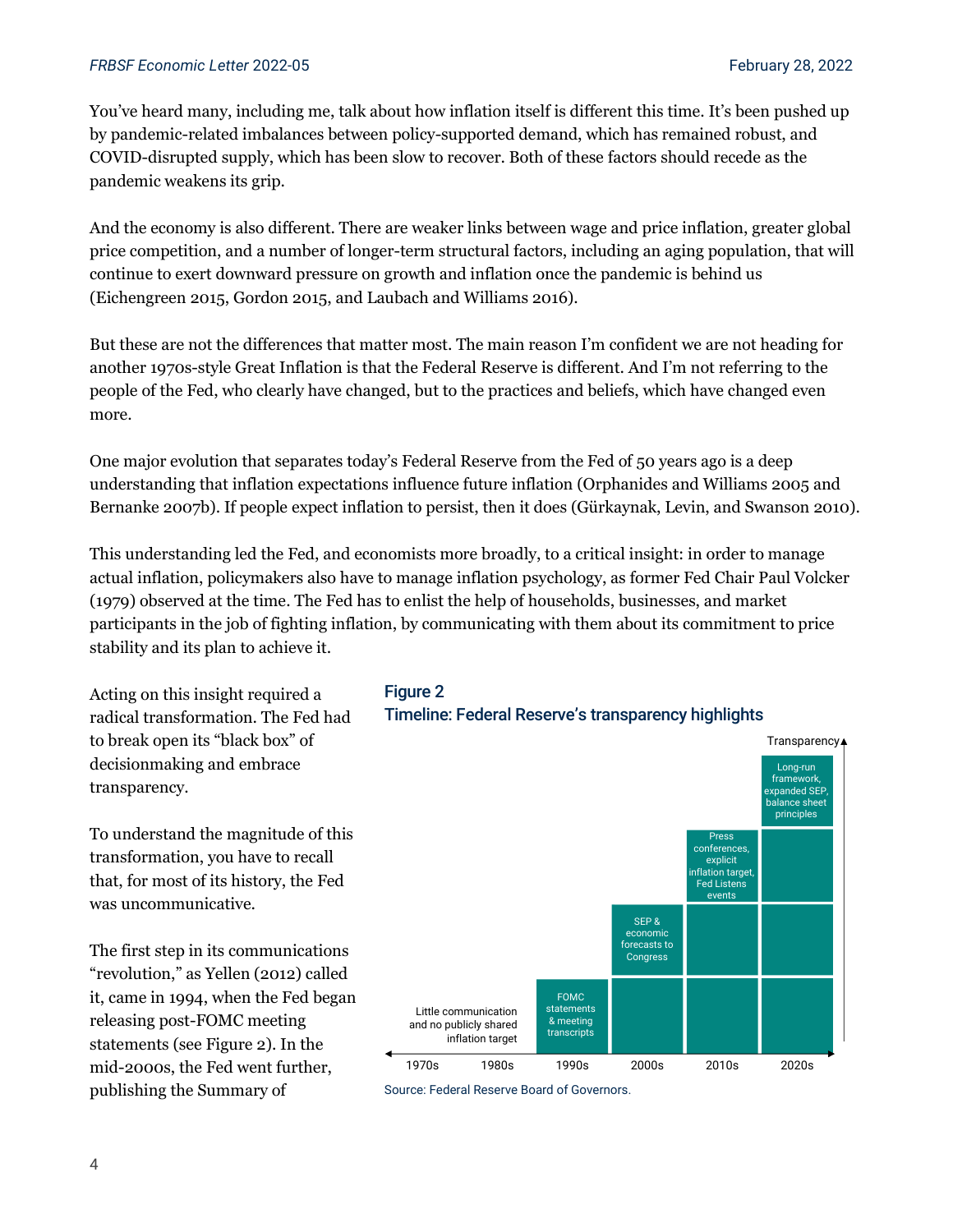Economic Projections to provide the public with information about the expected path of the economy and interest rates. In 2012, the [Fed announced](https://www.federalreserve.gov/newsevents/pressreleases/monetary20120125c.htm) its first explicit inflation target, 2%.

And in 2020, we introduced a new [monetary policy framework,](https://www.federalreserve.gov/newsevents/pressreleases/monetary20200827a.htm) which outlined principles for managing our inflation and employment mandates in a variety of economic conditions.

As the figure illustrates, the Fed went from being mostly silent to explicitly and intentionally transparent.

The effects of these efforts can be seen in the data (see Figure 1). With greater transparency came more stable inflation expectations, which, since the late 1990s, have remained well anchored around 2% through spikes or drops in the inflation rate (Williams 2006, Bernanke 2007b, and Jørgensen and Lansing 2022).

Even today, with inflation at a 40-year high, long-run inflation expectations of businesses have remained quite stable (see Survey [of Professional Forecasters\)](https://www.philadelphiafed.org/surveys-and-data/real-time-data-research/survey-of-professional-forecasters). And financial market expectations have also been well anchored, as evidenced by long-term interest rates staying low despite the current inflation shock.

This tells us that businesses and markets are listening. They're hearing the Fed's communications and believe that we will act on our commitments.

In practice, greater transparency, better communication, and the era of well-anchored inflation expectations built Fed credibility. And this credibility provides an important insurance. It makes the economy more resilient and less vulnerable to painful periods like the one we experienced in the 1970s (see Bernanke 2003) And it gives all economic agents, not just the Fed, a role to play in helping the economy smooth through inflation and other shocks, making it more resilient to whatever changes are on the horizon.

Most importantly, greater transparency and a strong commitment to achieving our goals assures Americans that periods of high inflation or unemployment will not last forever; that there is an end in sight.

#### Focused and aware

But transparency is not a destination, it's a practice. And it requires ongoing communication if we are to keep the credibility that we so value.

In that spirit, let me tell you about how I see the economy today and the policy adjustments that will be needed to move us to a sustainable path.

Let's start with the economy. By almost any measure, it is doing well. GDP growth, consumer spending, and business investment are all up, and the labor market continues to post solid job gains, low unemployment, and strong wage growth. Importantly, labor market gains have been broad based, occurring for a wide range of groups, including those who are traditionally disadvantaged—African Americans, Hispanics, and people with less than a college education.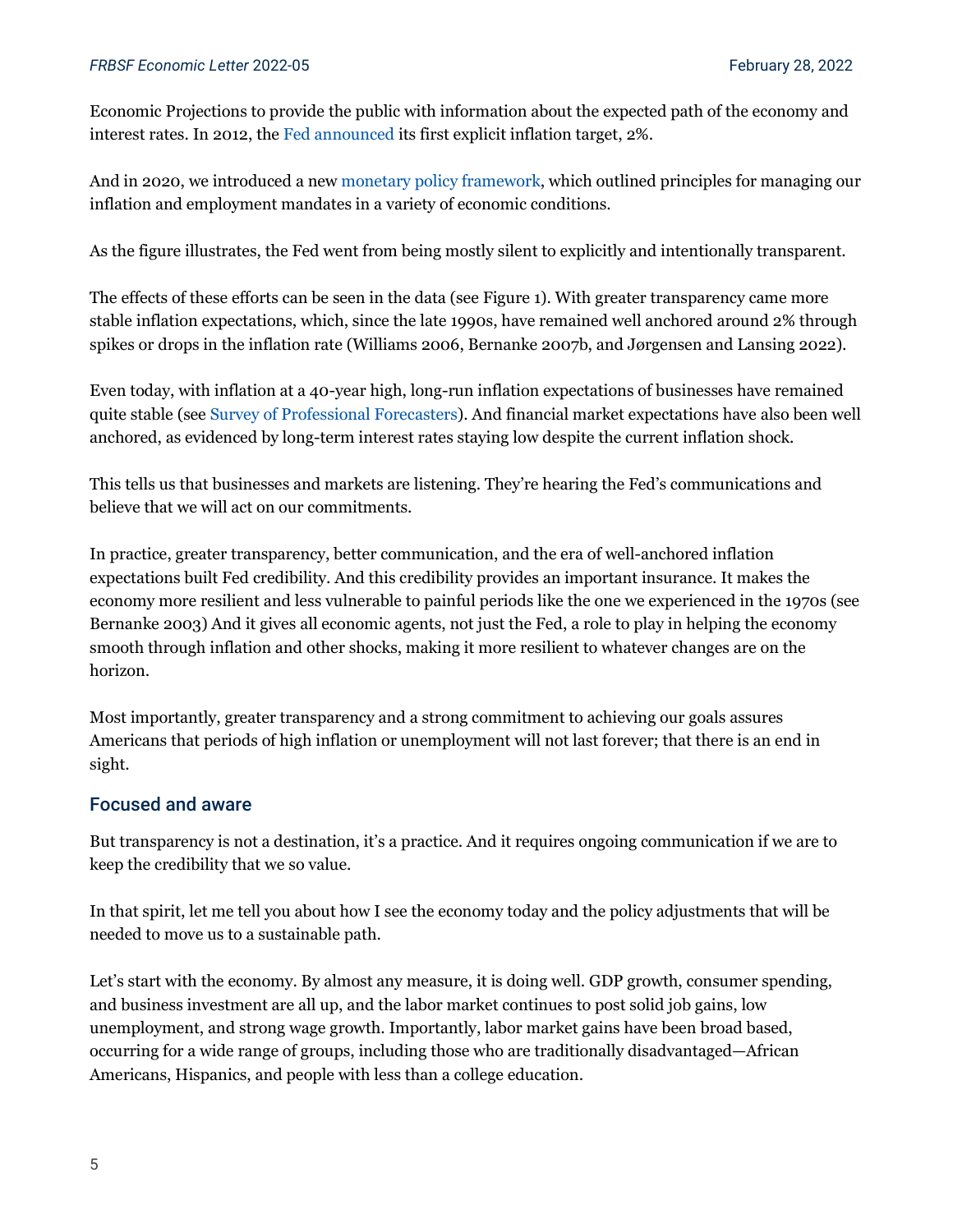Of course, as everyone knows, inflation is too high, and inflation pressures have begun to spread outside of sectors most directly affected by pandemic-related disruptions (Lansing, Oliveira, and Shapiro 2022). Most strikingly, average Americans, like my parents five decades ago, are worrying about rising prices and rising bills.

This means it is time to move away from the extraordinary support that the Fed has been providing during the pandemic and bring monetary policy in line with the challenges of today. Absent any significant negative surprises, I see our next meeting, in March, as the appropriate time to begin this adjustment.

The timing and magnitude of future funds rate and balance sheet adjustments will depend on how the economy and the data evolve. And this will depend on how well we transition from pandemic to endemic; how much and how quickly supply chains recover; how rapidly workers sidelined by health, family care, or other COVID-related barriers return to the labor force; and how quickly the fiscal boost that aided spending in 2020 and 2021 fades. We will closely watch all of these developments and let the data determine the appropriate path of policy.

As we adjust policy and move into a post-pandemic world, we will also have to keep in mind that many of the challenges that existed pre-pandemic will likely still be with us. Notable for policy are slower global growth, less monetary and fiscal policy space, and the associated downward pressure on inflation (Fernald and Li 2019 and Elsby, Hobijn, and Şahin 2013). These and other developments help explain the steady decline in the neutral policy rate, which over the past 30 years has been more prone to reaching the zero lower bound (see Mertens and Williams 2021).

Against this backdrop, the next few years will require focused awareness; focus on bringing inflation back down to levels consistent with price stability and delivering a labor market that works for everyone; and awareness, of the uncertainty that lies ahead and the challenges that are surely before us.

### Different never rests

That for me is the main lesson of the Great Inflation. It's not really about the Fed. It's not even really about economics.

It's about humility.

It's about knowing that ours is an economy in transition. And that none of us knows for sure what the new future holds.

We need to move forward with confidence—in our policy, in our tools, and in the credibility the Fed has built. But we also have to remember that evolution isn't static. And to meet the needs of a constantly changing economy, we have to be constantly changing.

Today's Federal Reserve looks different than it did 50 years ago. And I expect that it will look different again in 50 more.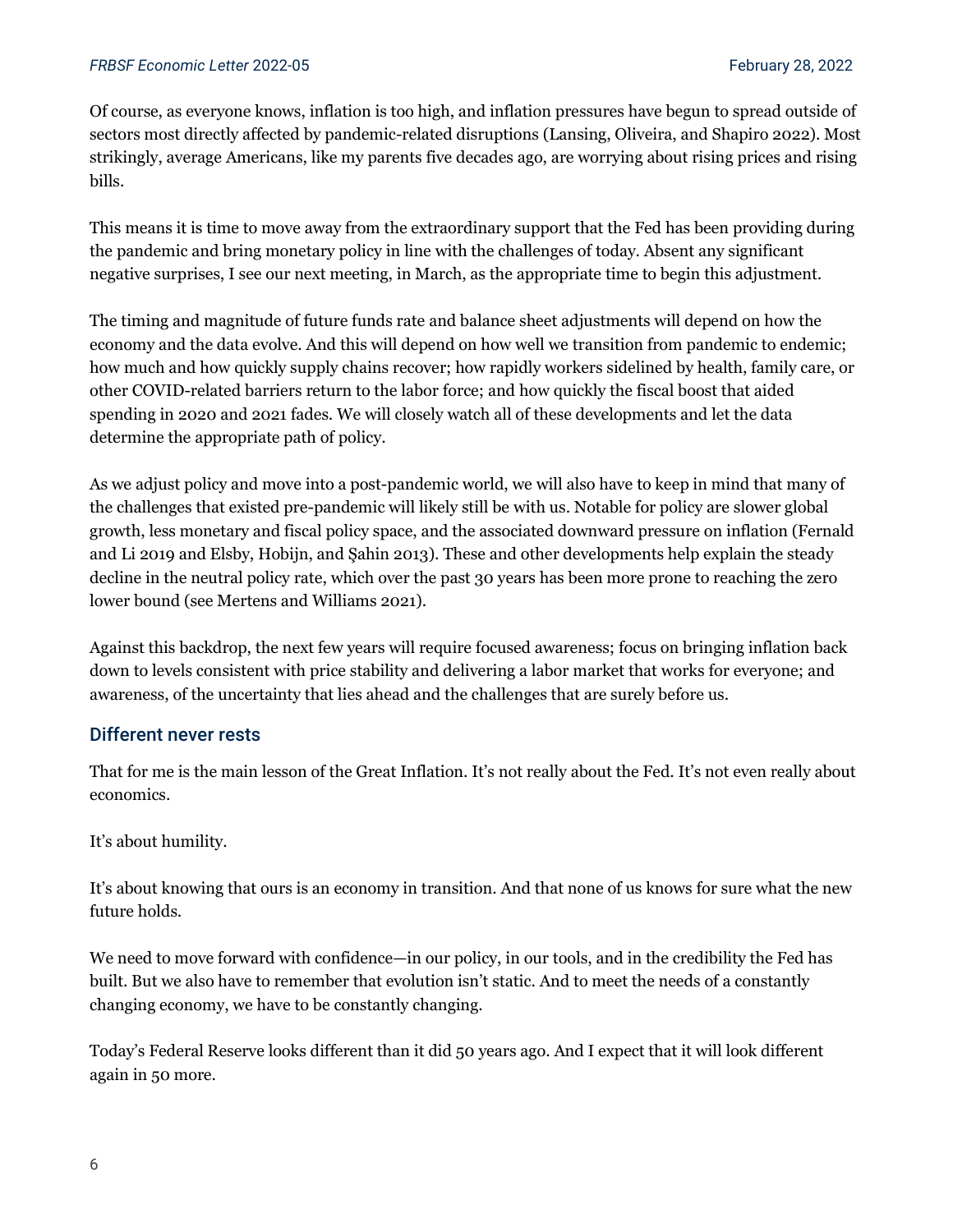And that will be a good thing. It will mean the evolution continued. And that next time will also be different.

*[Mary C. Daly](https://www.frbsf.org/economic-research/economists/mary-c-daly/) is president and chief executive officer of the Federal Reserve Bank of San Francisco.*

#### References

- Basu, Susanto, and John G. Fernald. 2002. "Aggregate Productivity and Aggregate Technology." *European Economic Review* 46(6, June), pp. 963–991.
- Bernanke, Ben S. 2003. ["'Constrained Discretion' and Monetary Policy.](https://www.federalreserve.gov/boarddocs/speeches/2003/20030203/default.htm)" Speech to the Money Marketeers of New York University, February 3.
- Bernanke, Ben S. 2007a. ["Federal Reserve Communications."](https://www.federalreserve.gov/newsevents/speech/bernanke20071114a.htm) Speech at the Cato Institute 25th Annual Monetary Conference, Washington, DC, November 14.
- Bernanke, Ben S. 2007b. ["Inflation Expectations and Inflation Forecasting."](https://www.federalreserve.gov/newsevents/speech/bernanke20070710a.htm) Speech at the Monetary Economics Workshop of the National Bureau of Economic Research Summer Institute, Cambridge, MA, July 10.
- Bryan, Michael. 2013. ["The Great Inflation.](https://www.federalreservehistory.org/essays/great-inflation)" Federal Reserve History Essay, November 22.
- Clarida, Richard, Jordi Galí, and Mark Gertler. 2000. "Monetary Policy Rules and Macroeconomic Stability: Evidence and Some Theory." *Quarterly Journal of Economics* 115(1), pp. 147–180.
- Cogley, Timothy, and Argia M. Sbordone. 2008. "Trend Inflation, Indexation, and Inflation Persistence in the New Keynesian Phillips Curve." *American Economic Review* 98(5, December), pp. 2,101–2,126.
- Crump, Richard K., Stefano Eusepi, Marc Giannoni, and Ayşegül Şahin. 2019. "[A Unified Approach to Measuring u\\*.](https://www.brookings.edu/bpea-articles/a-unified-approach-to-measuring-u/)" *Brookings Papers on Economic Activity* (Spring), pp. 143–238.
- Cukierman, Alan, and Allan H. Meltzer. 1986. "A Theory of Ambiguity, Credibility, and Inflation under Discretion and Asymmetric Information." *Econometrica* 54(5, September), pp. 1,099–1,128.
- DeLong, J. Bradford. 1997. "America's Peacetime Inflation: The 1970s." In *Reducing Inflation: Motivation and Strategy*, eds. Christina Romer and David Romer. Chicago: University of Chicago Press, pp. 247–280.
- Eichengreen, Barry. 2015. "Secular Stagnation: The Long View." *American Economic Review* 105(5, May), pp. 66–70.
- Elsby, Michael W.L., Bart Hobijn, and Ayşegül Şahin. 2013. "[The Decline of the U.S. Labor Share.](https://www.brookings.edu/bpea-articles/the-decline-of-the-u-s-labor-share/)" *Brookings Papers on Economic Activity* 2013(2), pp. 1–63.
- Federal Open Market Committee. 2003. ["Minutes of the Federal Open Market Committee Meeting on June 24-25.](https://www.federalreserve.gov/monetarypolicy/files/FOMC20030625meeting.pdf)"
- Fernald, John, and Huiyu Li. 2019. ["Is Slow Still the New Normal for GDP Growth?"](https://www.frbsf.org/economic-research/publications/economic-letter/2019/june/is-slow-still-new-normal-for-gdp-growth/) *FRBSF Economic Letter* 2019-17 (June 24).
- Gordon, Robert J. 2015. "Secular Stagnation: A Supply-Side View." *American Economic Review* 105(5), pp. 54–59.
- Gürkaynak, Refet S., Andrew Levin, and Eric Swanson. 2010. "Does Inflation Targeting Anchor Long-Run Inflation Expectations? Evidence from the U.S., U.K., and Sweden." *Journal of the European Economic Association* 8(6), pp. 1,208–1,242.
- Jørgensen, Peter Lihn, and Kevin J. Lansing. 2022. ["Anchored Inflation Expectations and the Slope of the Phillips](https://www.frbsf.org/economic-research/publications/working-papers/2019/27/)  [Curve."](https://www.frbsf.org/economic-research/publications/working-papers/2019/27/) Federal Reserve Bank of San Francisco Working Paper 2019-27 (revised January 2022).
- Lansing, Kevin J. 2000. ["Exploring the Causes of the Great Inflation."](https://www.frbsf.org/economic-research/publications/economic-letter/2000/july/exploring-the-causes-of-the-great-inflation/) *FRBSF Economic Letter* 2000-21 (July 7).
- Lansing, Kevin J. 2009. "Time-Varying U.S. Inflation Dynamics and the New Keynesian Phillips Curve." *Review of Economic Dynamics* 12(2), pp. 304–326.
- Lansing, Kevin J., Luiz E. Oliveira, and Adam Hale Shapiro. 2022. ["Will Rising Rents Push Up Future](https://www.frbsf.org/economic-research/publications/economic-letter/2022/february/will-rising-rents-push-up-future-inflation/)  [Inflation?"](https://www.frbsf.org/economic-research/publications/economic-letter/2022/february/will-rising-rents-push-up-future-inflation/) *FRBSF Economic Letter* 2022-03 (February 14).